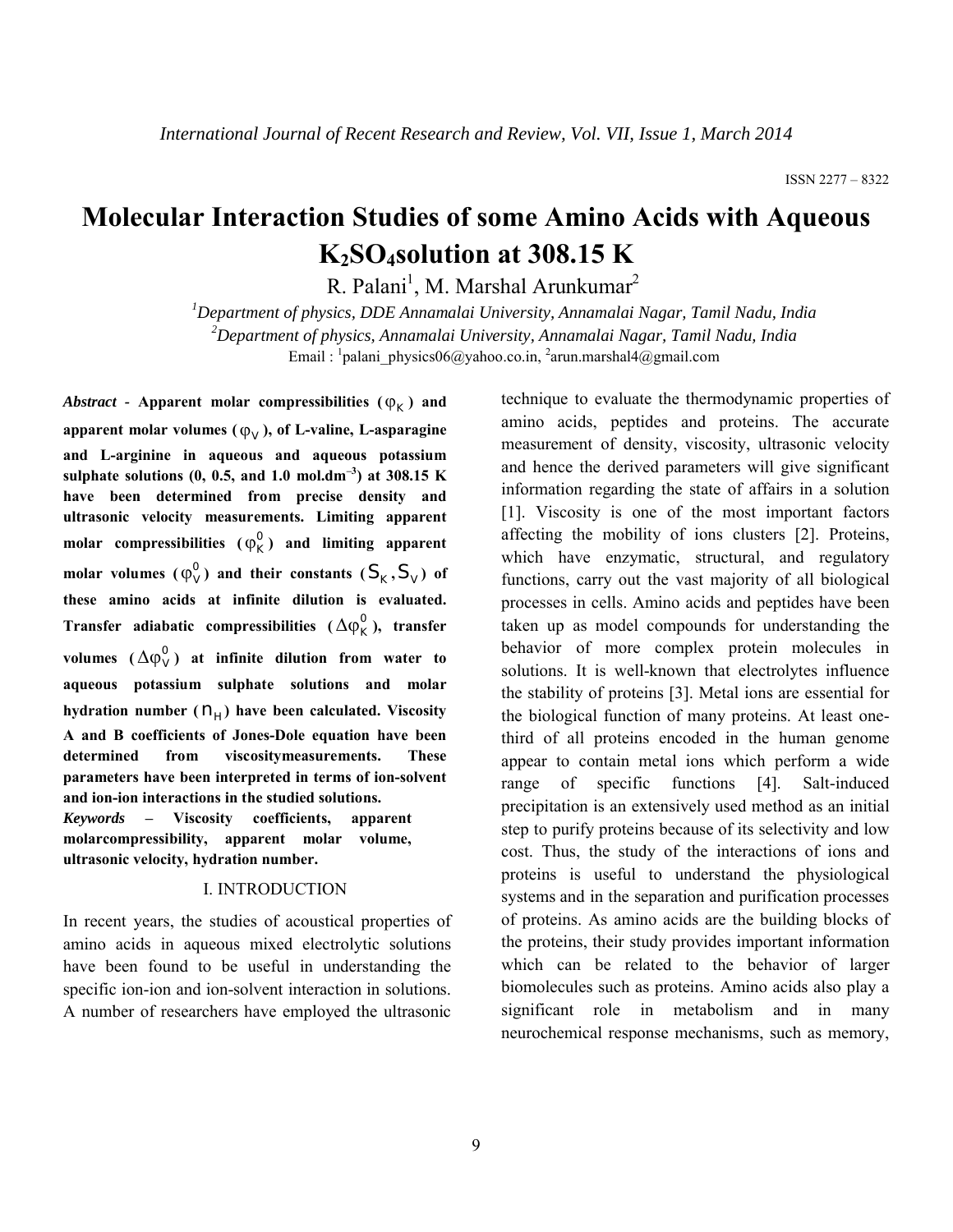appetite control, and pain transmission [5,6]. They are also used as food additives and have many applications in the pharmaceutical industries. Studies of the effect of concentration of salt and temperature on the thermodynamic properties of aqueous amino acid solutions have been proven to be very useful in elucidating the various interactions that occur in these solutions. The volumetric and compressibility studies of amino acids in aqueous salt solutions have been employed to understand the nature of interactions operative in solutions.  $K_2SO_4$  influences the unfolding of protein [7].Thus, the study of interactions in amino acid/aqueous  $K_2SO_4$  systems is significant with a view to understanding the interactions in protein-aqueous  $K<sub>2</sub>SO<sub>4</sub>$  systems. This study focuses on the measurements of density ( $\rho$ ) viscosity ( $\eta$ ) and ultrasonic velocity (U) values of L-valine, L-asparagine and L-arginine in aqueous and aqueous potassium sulphate (0, 0.5, and 1.0 mol.dm<sup>-3</sup>) solution at 308.15 K. The measured density, viscosity and ultrasonic velocity data have been used to compute the adiabatic compressibility, molar hydration number, apparent molar compressibility, apparent molar volume, limiting apparent molar compressibility, limiting apparent molar volume, and their constants,transfer adiabatic compressibility, transfer volume and viscosity A and B coefficient of Jones-Dole equation values with the view to understanding the various types of interactions operative in the solutions.

#### II. MATERIALS AND METHODS

Analytical reagent (AR) and spectroscopic reagent (SR) grades with minimum assay of 99.9% of L-valine, Lasparagine, L-arginine and potassium sulphate were obtained from E-Merck, Germany and SD fine chemicals, India, which are used as such without further purification. Doubly distilled, degassed water with specific conductance less than 1.29  $10^{-6} \Omega^{-1}$ cm<sup>-1</sup> was used for the preparation of all solutions. Aqueous solutions of potassium sulphate  $(0.5 \text{ and } 1.0 \text{ mol.dim}^3)$ were prepared by volume and used on the day they were prepared. Solutions of amino acids in the concentration

range of  $(0 - 0.1 \text{ mol.dim}^3)$  were made by volume on the molarity concentration scale with a precision of  $\pm 1\times 10^{-1}$ <sup>4</sup>g on an electronic digital balance (Model: SHIMADZU AX -200). The density was determined using a specific gravity bottle by relative measurement method with an accuracy of  $\pm$  0.01kgm<sup>-3</sup>. An ultrasonic interferometer having the frequency of 3 MHz (Mittal Enterprises, New Delhi, Model: F-81) with an overall accuracy of  $\pm$ 0.01% has been used for velocity measurements. An electronically digital operated constant temperature bath (Raaga Industries, Chennai, India. Model: ULTRA COLD CHAMBER - 437) has been used to circulate water through the double walled measuring cell made up of steel containing the experimental solution at the desired temperature. The accuracy in the temperature measurement is  $\pm$  0.1 K. Solution viscosities were measured by Ostwald type capillary viscometer, which was placed in a water thermostat having temperature stability. Flow time measurements were performed using digital chronometer within  $\pm$  0.01s (Model: CASIO HS -10W).The average of at least six readings was used as the final efflux time. The measured viscosity values have an uncertainty of  $\pm$  0.001 m. Pa.s.

# III. THEORY AND CALCULATIONS

Using the measured data, the following volumetric, compressibility and transport parameter have been calculated using the standard relations.

Adiabatic compressibility

$$
\beta = \frac{1}{U^2 \rho} \tag{1}
$$

Molar hydration number has been computed using the relation

$$
n_{H} = \left(\frac{n_1}{n_2}\right) \left(1 - \frac{\beta}{\beta_0}\right) \tag{2}
$$

Where,  $\beta$  and  $\beta$  are adiabatic compressibilities of solution and solvent respectively,  $n_1$  and  $n_2$  are number of moles of solvent and solute respectively.

The apparent molar compressibility has been calculated from relation,

$$
\varphi_{K} = \frac{1000}{M\rho_{0}} (\rho_{0}\beta - \rho\beta_{0}) + \left(\frac{\beta_{0}M_{w}}{\rho_{0}}\right)
$$
 (3)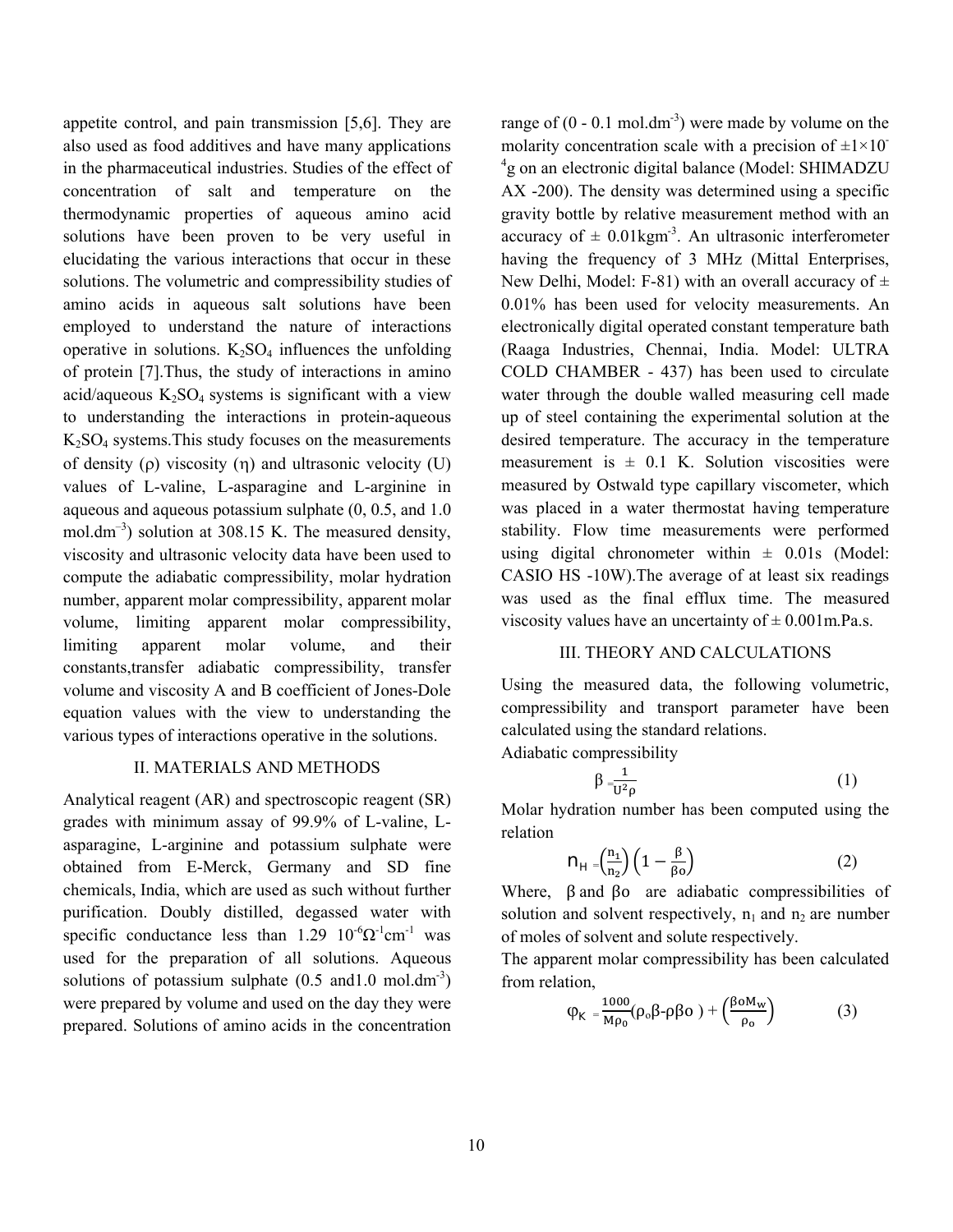where,  $\beta$ ,  $\rho$  and  $\beta$ o,  $\rho_o$  are the adiabatic compressibility and density of solution and solvent respectively, M is the molar concentration of the solute and  $M_w$  the molecular weight of the solute.  $\varphi_K$  is the function of M as obtained by Gucker (1993)[8] from Debye Huckel[9] and is given by

$$
\varphi_K = \varphi_K^0 + S_k M^{1/2} \tag{4}
$$

where,  $\varphi_{\kappa}^{0}$  is the limiting apparent molar compressibility at infinite dilution and  $S_k$  is a constant.  $\varphi_K^0$  and S<sub>k</sub> of equation 4 have been evaluated by least square method.

The apparent molar volume  $\varphi_V$  has been calculated using the relation:

$$
\varphi_{V} = \left(\frac{M_{w}}{\rho}\right) - \left(\frac{1000(\rho - \rho_{0})}{M\rho\rho_{0}}\right) \tag{5}
$$

The apparent molar volume  $\varphi_V$  has been found to differ with concentration according to empirical relation as:

$$
\varphi_V = \varphi_V^0 + S_v M^{1/2} \tag{6}
$$

where,  $\varphi_{\nu}^{0}$  is the limiting apparent molar volume at infinite dilution and  $S_v$  is a constant and these values were determined by least square method.

The viscosity A and B coefficients for the amino acids in aqueous potassium sulphate solutions were calculated from the Jones-Dole equation [10].

$$
\left(\frac{\eta}{\eta_0}\right) = 1 + AM^{1/2} + BM \tag{7}
$$

Where,  $\eta$  and  $\eta_0$  are the viscosities of the solution and solvent respectively. A is determined by the ionic attraction theory of Falkenhagen – Vernon[11] and therefore also called Falkenhagen coefficient. B or Jones-Dole coefficient is an empirical constant determined by ion-solvent interactions.

Transfer adiabatic compressibility ( $\Delta \varphi_K^0$ ) and transfer volume  $(\Delta \phi_{V}^{0})$  of each amino acid from water toaqueous potassium sulphate solutions have been calculated as:

 $\Delta \varphi_y^0 = \varphi_y^0$  (in aqueous potassium sulphate) -  $\varphi_y^0$  (in water) (8)

Where  $\varphi_{\text{y}}^0$  denotes, limiting apparent molar compressibility  $\varphi_{\rm K}^0$ , limiting apparent molar volume  $\varphi_{\rm V}^0$ .

# IV. RESULTS AND DISCUSSION

The experimental values of density  $(\rho)$ , viscosity  $(\eta)$ and ultrasonic velocity (U) for different molar composition of each of the three amino acids viz., Lvaline, L-asparagine and L-arginine in aqueous and aqueous potassium sulphate solutions are shown in Table I. The values of adiabatic compressibility  $(\beta)$ , molar hydration number  $(n_H)$ , apparent molar compressibility ( $\varphi_K$ ), apparent molar volume ( $\varphi_V$ ), limiting apparent molar compressibility ( $\varphi_k^0$ ), limiting apparent molar volume ( $\varphi_v^0$ ), and their constants ( $S_K$ ,  $S_V$ ),transfer adiabatic compressibility ( $\Delta \varphi_K^0$ ), transfer volume  $(\Delta \varphi_v^0)$  and viscosity A and B coefficient of Jones-Dole equation were calculated and the results are given in Tables II and III.Further, the Figs.1-2shows the variation of transfer adiabatic compressibility and transfer volume of L-valine, L-asparagine and Larginine in aqueous potassium sulphate solutions at 308.15 K and the curves are drawn using least square fitting.

In all the three amino acids system (Table I) the values of density and ultrasonic velocity increases with increase in molar concentration of amino acids as well as potassium sulphate  $(K_2SO_4)$  content. This increasing trend suggests a moderate strong electrolytic nature in which the solutes (amino acids) tend to attract the solvent (aqueous potassium sulphate) molecules. Molecular interaction is thus responsible for the observed increase in density and ultrasonic velocity in these mixtures. The factors apparently responsible for such behaviour may be due to the presence of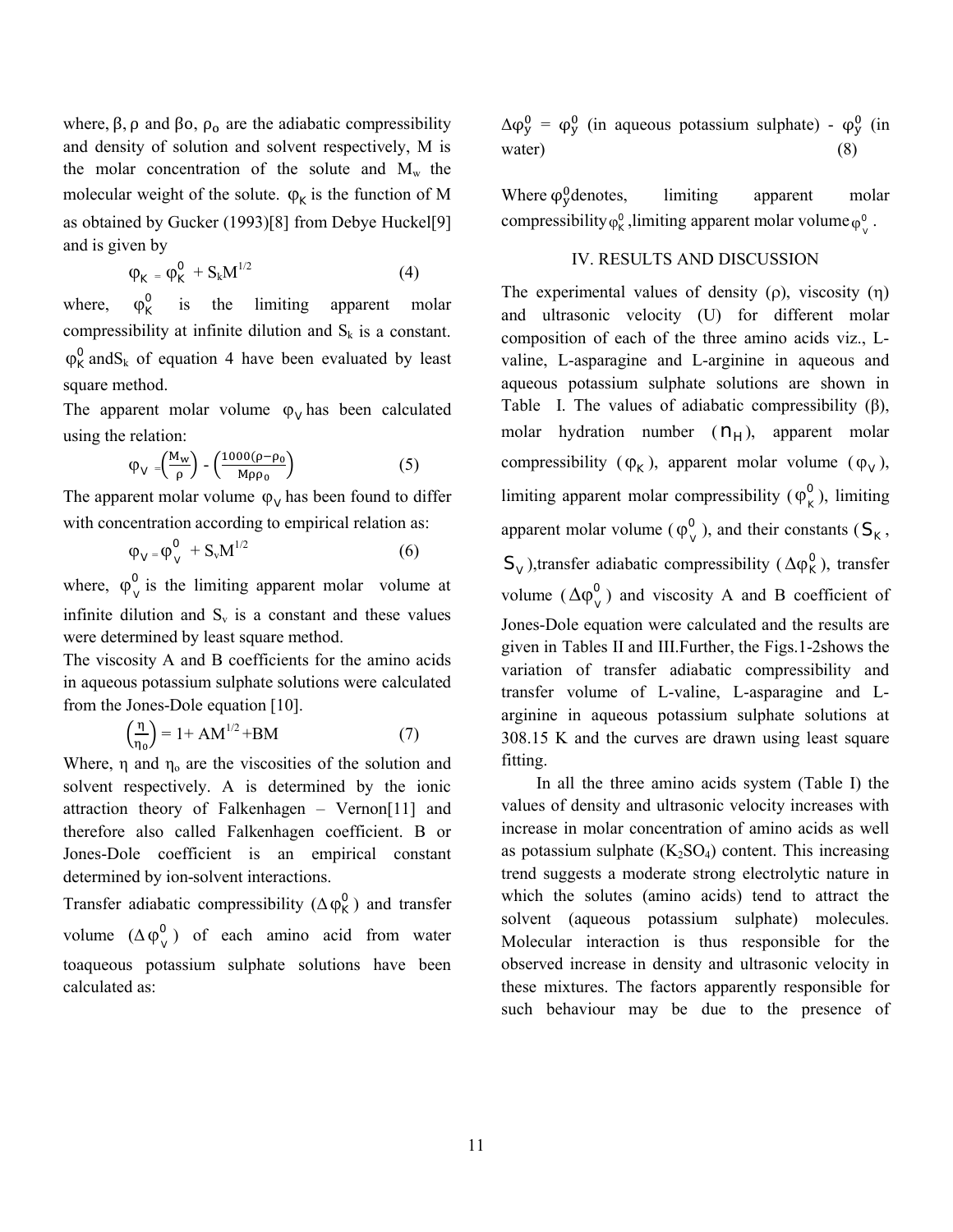interactions caused by the proton transfer reactions of amino acids in water + potassium sulphate mixtures. The increase in ultrasonic velocity in these solutions may be attributed to the cohesion brought about by the ionic hydration [12].

In all the three systems the value of adiabatic compressibility (Table II) decreases with increase in concentration of solute (amino acids) as well as increase in concentration of aqueous  $K_2SO_4$ . The decrease in adiabatic compressibility is attributed to the influence of the electrostatic field of ions  $(NH_3^+$  and  $COO^-$ ) on the surrounding solvent molecules  $(K^+, SO_4^{2-})$  so called electrostriction. Amino acid molecules in the neutral solution exist in the dipolar form and thus have stronger interaction with the surrounding water molecules. The increasing electrostrictive compression of water around the molecules results in a large decrease in the compressibility of the solutions. This result in the present study generally confirms the conclusions drawn earlier from the velocity data.

The interaction between the solute and the water molecules present in the solvent can be termed as hydration. From Table IIit is observed that the positive values of  $n_H$  indicate an appreciable solvation of solutes [13]. This is an added support not only for the structure promoting tendency of the solutes but also for the presence of appreciable dipole-dipole interactions between solute and water molecules. This also leads further suggestion that the compressibility of the solution will be less than that of the solvent. As a result, solutes will gain mobility and hence there will be more probability of conducting solvent molecules. This may further enhance the interaction between solute and solvent molecules. The values of  $n_H$  decreases with increase in solute content in an aqueous medium as well as in potassium sulphate solutions. The decreasing behaviour of  $n_H$  shows the strength of interaction gets weakened between the ion-solvent molecules, but however it increases the ion-ion interaction in the mixtures [14]. The following observations have been made on  $\varphi_{K}$  and  $\varphi_{V}$  (Table II) of the three amino acids in aqueous potassium sulphate solutions at 308.15 K.

- (i) The values of  $\varphi_K$  and  $\varphi_V$  are all negative over the entire range of the molarity.
- (ii) The negative values of  $\varphi_{\kappa}$  and  $\varphi_{\rm V}$  are vary nonlinearly with the increase in concentration of amino acids as well as  $K_2SO_4$  contents.
- (iii) The magnitude of  $\varphi_V$  is in the order:

L-valine> L-asparagine > L-arginine.

The above observations clearly suggests that the negative values of  $\varphi_K$  and  $\varphi_V$  in all systems indicate the presence of ion-solvent interactions. The observed behaviour of  $\varphi_K$  and  $\varphi_V$  reveals that strengthening of the ion-solvent interaction in all systems studied. The negative values of  $\varphi_V$  indicate electrostrictive solvation of ions [15]. From the magnitude of  $\varphi_V$ , it can be concluded that stronger molecular association is found in L-arginine than other two amino acids and hence Larginine is a more effective structure maker.

The limiting apparent molar compressibility  $\varphi_{\kappa}^{0}$ provides information regarding ion-solvent interactions and  $S_{K}$ , that of ion-ion interactions in the solution. From Table III, it is observed that  $\varphi_K^0$  values are negative and it increases with increasing the concentration of potassium sulphate in all systems studied.

Appreciable negative values of  $\varphi_{\kappa}^{0}$ , and its behaviour for all systems reinforce our earlier view regarding existence of ion-solvent interaction in the mixtures. The values of  $S_k$  exhibits positive value and it decreases with increasing the concentration of potassium sulphate in all the three amino acids. This behaviour indicates the existence of ion-ion interaction with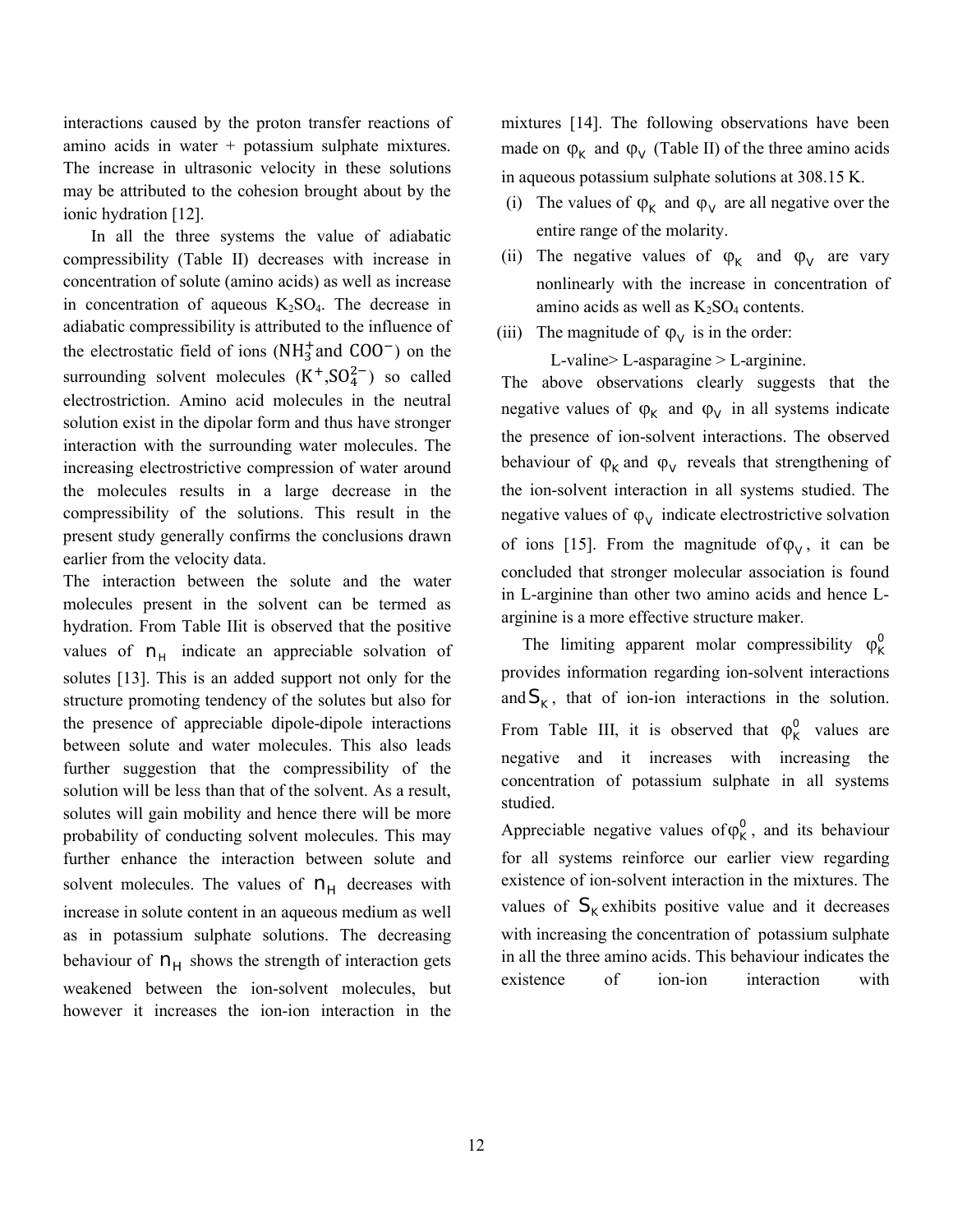increase in potassium sulphate content and suggests structure making / breaking effect of the amino acids.

It is well known that solutes causing electrostriction lead to decrease in the compressibility of the solution. structure making / breaking effect of the amino acids.<br>It is well known that solutes causing electrostriction<br>lead to decrease in the compressibility of the solution.<br>This is reflected by the negative values of  $\varphi_K$  of amino acids.

The volume behaviour of a solute at infinite dilution is satisfactorily represented by  $\varphi_V^0$  which is independent of the ion-ion interactions and provides information concerning ion-solvent interactions. information concerning ion-solvent Table III reveals that the values of  $\varphi_V^0$  are negative in all the three studied amino acids. The values of  $\varphi_V^0$ decreases with the addition of potassium sulphate contents with respect to aqueous medium in all the systems studied. The decrease in  $\varphi_V^0$  may be attributed to the increased hydrophobicity / non-polar character of the side chain of the amino acids. The magnitude of  $\varphi_v^0$ is in the order: L-arginine  $\leq$  L-asparagine  $\leq$  L-valine. It is evident from the Table III that  $S_V$  is positive in all the three systems suggesting the presence of strong ionthe three systems suggesting the presence of strong ion ion interactions. s with the addition of potassium sulphate<br>with respect to aqueous medium in all the<br>studied. The decrease in  $\varphi_V^0$  may be attributed<br>creased hydrophobicity / non-polar character of<br>chain of the amino acids. The magnitu

The values of transfer adiabatic compressibility The values of transfer adiabatic compressibility<br>  $\Delta \varphi_K^0$  and transfer volume  $\Delta \varphi_V^0$  (Table III) are negative and it increases with increase in the concentration of potassium sulphate in all the three negative and it increases with increase in the concentration of potassium sulphate in all the three amino acid systems which suggest the existence of ionsolvent interactions in the mixtures. The magnitude of  $\Delta \varphi_V^0$  is in order: L-arginine < L-asparagine < L-valine. Generally, the interactions between amino acids and potassium sulphate can be classified as:

- (i) ion-ion interactions among the and ) zwitterionic end groups. , , and
- (ii) Ion-hydrophilic interactions between ions and hydrophilic groups (–CONH<sub>2</sub>, –CONH) of amino acids.

(iii) Ion-nonpolar group interactions occurring between ions and the nonpolar groups  $(-CH<sub>2</sub>/-CH<sub>3</sub>)$  of amino acids. (iii) Ion-nonpolar group interactions occurring<br>between ions and the nonpolar groups<br> $(-CH_2/-CH_3)$  of amino acids.<br>also  $\Delta \phi_V^0$  values can also be explained on the basis of<br>sphere overlap model [16] in terms of solute–co-

The  $\Delta \varphi_V^0$  values can also be explained on the basis of co-sphere overlap model [16] in terms of solute solute interactions. According to this model, ion-ion group interactions and ion-hydrophilic interactions contribute positively, whereas ion–non-polar group interactions contribute negatively to the  $\Delta \varphi_V^0$  values.



Fig.1Variation of transfer adiabatic compressibility  $( \Delta )$  of some amino acids with molarity of aqueous potassium sulphate solutions at 308.15 K



Fig. 2 Variation of transfer volume  $(\Delta)$  of some amino acids with molarity of aqueous potassium sulphate solutions at 308.15 K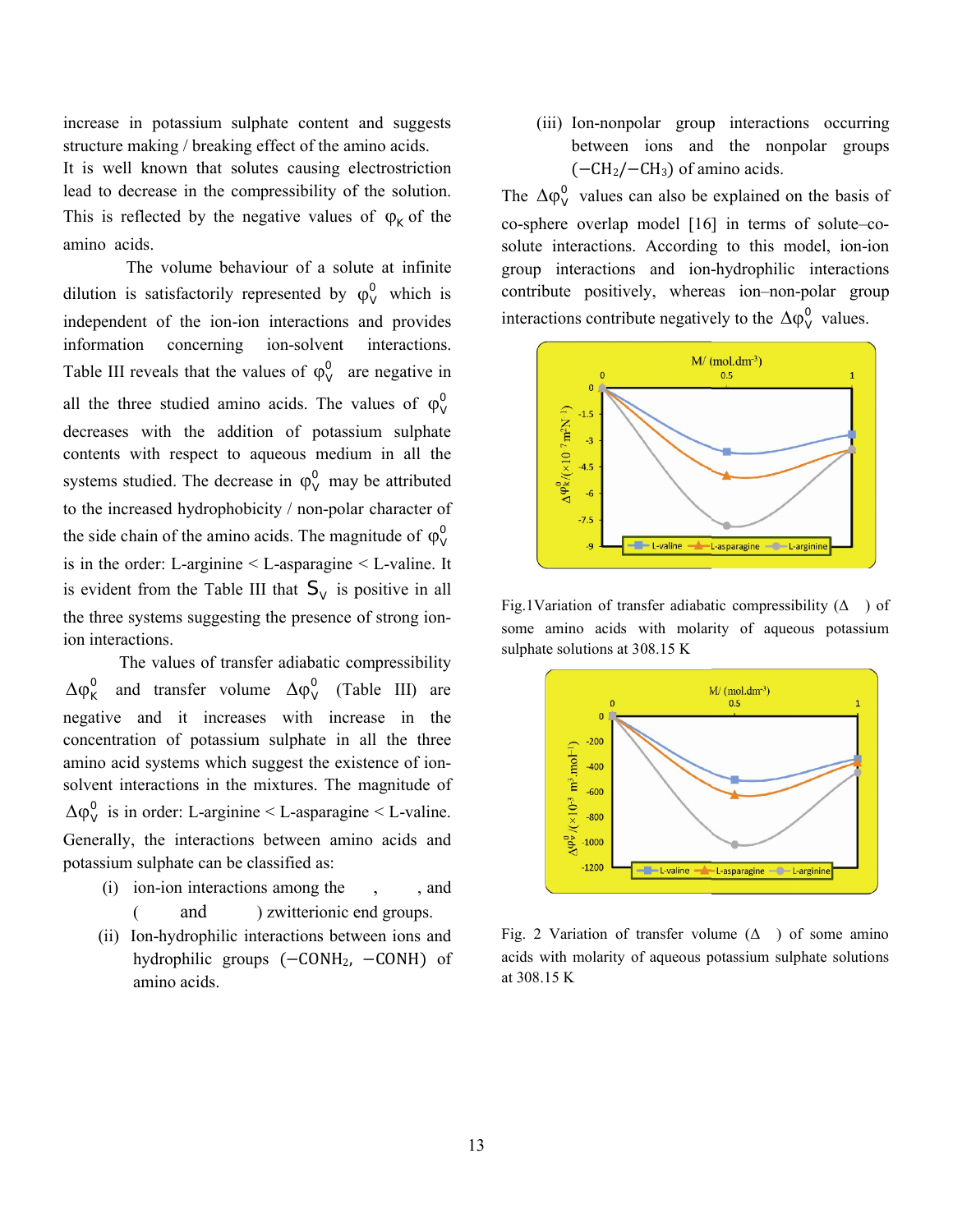Therefore, from Figs. 1-2, the negative  $\Delta \varphi_K^0$  and  $\Delta \varphi_V^0$ values observed in all the three amino acids suggest that the interaction contribution of type (iii) is stronger than that of type (i) and (ii).

Viscosity is another important relation in understanding the structure as well as molecular interactions occurring in the mixtures. From Table I, it is observed that the values of viscosity increases with increase in molar concentration of amino acids as well as potassium sulphate content. This increasing trend indicates the existence of ion-solvent interaction occurring in these systems. In order to shed more light on this, the role of viscosity coefficients have been obtained. From the Table III, it is observed that the values of A coefficient is positive for all the system indicating the presence of ion-ion interactions [17]. Further, the values of the B-coefficient are positive in all systems studied. B-coefficient is also known as measure of order and disorder introduced by the solute into the solvent. It is also a measure of ion-solvent interaction and relative size of the ion and solvent molecules. The behaviour of B-coefficient in all the three systems suggests the existence of strong ionsolvent interaction.

The magnitude of B values is in the order L-arginine  $>$ L-asparagine > L-valine. This conclusion is in excellent agreement with that drawn from  $\varphi_V^0$  and  $\Delta \varphi_V^0$ .

#### V. CONCLUSION

In the present work, volumetric, compressibility and transport parameters of L-valine, L-asparagine and Larginine in aqueous and aqueous potassium sulphate solutions  $(0, 0.5 \text{ and } 1.0 \text{ mol.dim}^{-3})$  at 308.15 K were obtained using density, viscosity and ultrasonic velocity data and the results have been used to study the existence of ion-solvent interactions. From the magnitude of  $\varphi_V^0$ ,  $\Delta \varphi_V^0$  and the values of B-coefficient it can be concluded that L-arginine possess strong ionsolvent interaction than the other two amino acids. The transfer adiabatic compressibility  $\Delta \varphi_K^0$  and transfer volume  $\Delta \varphi_v^0$  data suggest that ion-nonpolar group interactions are dominating over the ion-ion and ionhydrophilic group interactions.

#### VI. REFERENCES

- [1] Siddique, Jamal Akhter, Naqvi, and Saeeda; Chin. J. Chem., 29 (2011) 669.
- [2] Yang Zhao, Jianji Wang,and Ruisen Lin; J. Mol. Liq.*,* 108(1-3) (2003) 217.
- [3] Riyazuddeen, and UmaimaGazal; J. Chem. Eng. Data, 57 (2012) 1468.
- [4] Y. Lu,J. S. Valentine;Curr. Opin. Struct. Biol., 7 (1997) 495.
- [5] T. Hokfelt; Neuron, 7 (1991) 867.
- [6] H. Shen, S. R. Witowski,B. W. Boyd,and R. T. Kennedy; Anal. Chem., 71 (1999) 987.
- [7] Riyazuddeen, and UmaimaGazal; J. Chem. Eng. Data,57 (2012) 7.
- [8] F.T. Gucker; Chem.Rev*.,*13 (1993) 111.
- [9] P. Debye, and E. Huckel;Z.Phys*.,*24 (1923) 305.
- [10] A. Jones, and M. Dole; J.Am.Chem.Soc.*,*51(1929) 2950.
- [11] H. Falkenhagen, and E.L.Vernon;Z.Phys*.,*33 (1932) 140.
- [12] D. Ragouramane, and A. Srinivasa Rao;Ind. J. Chem.,37(A) (1998)659.
- [13] Rita Mehra, and HemaSajanani; Ind. J. Pure & Appl. Phys.*,* 38(2000) 762.
- [14] Amalendu Pal, and Nalin Chauhan; J. Mol. Liq*.,*149(2009) 29.
- [15] Dhanalakshmiand E. Jasmine Vasantharani; J. Pure & Appl. Ultrason., 21(1999) 79.
- [16] R.W. Gurney;Ionic process in solution, 3, Mc Graw-Hill, New York (Chapter-I)(1953).
- [17] D.V.Jahagirdar, B.R. Arbad, Smt. C.S. Patil, and A.G. Shankarwar; Ind. J. Pure & Appl. Phys., 38(2000) 645.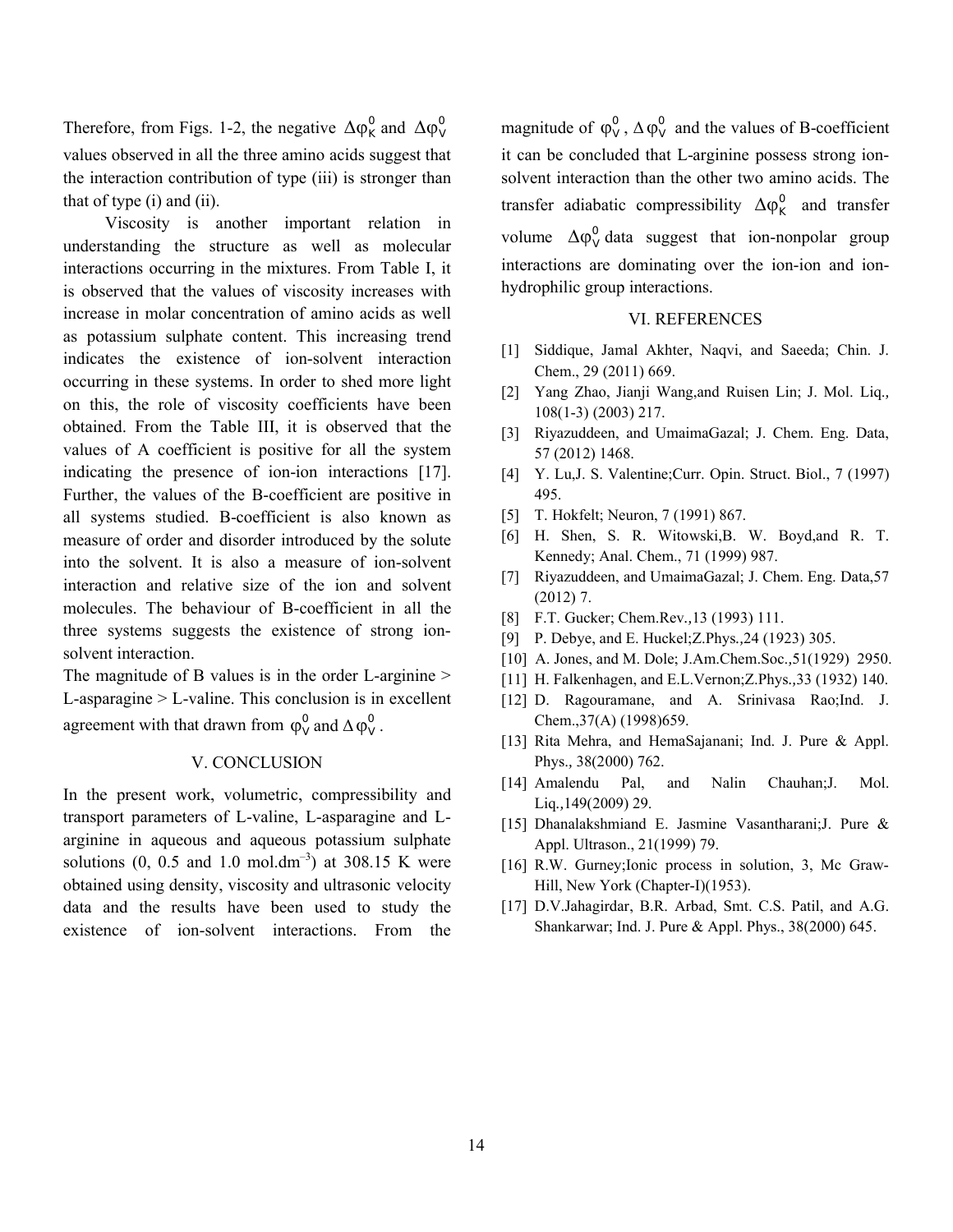# TABLE I

Values of density (ρ), viscosity (η), and ultrasonic velocity (U) of amino acids in aqueous potassium sulphate solutions at 308.15K

| $M/(mol.dim^{-3})$                                        | $\rho$ / (kgm <sup>-3</sup> ) |        |                   |        | $\eta$ /(x 10 <sup>-3</sup> Nsm <sup>-2</sup> ) |        | $U/(m.s-1)$     |                 |        |  |  |  |
|-----------------------------------------------------------|-------------------------------|--------|-------------------|--------|-------------------------------------------------|--------|-----------------|-----------------|--------|--|--|--|
| water + potassium sulphate $(K_2SO_4)$                    |                               |        |                   |        |                                                 |        |                 |                 |        |  |  |  |
|                                                           | $0.0\ \mathrm{M}$             | 0.5M   | $1.0\ \mathrm{M}$ | $0.0M$ | 0.5M                                            | 1.0M   | $0.0\mathrm{M}$ | $0.5\mathrm{M}$ | $1.0M$ |  |  |  |
| System - I : water + potassium sulphate + L-valine        |                               |        |                   |        |                                                 |        |                 |                 |        |  |  |  |
| 0.00                                                      | 994.0                         | 1008.2 | 1040.3            | 0.7190 | 0.7775                                          | 0.8309 | 1528.6          | 1584.9          | 1614.9 |  |  |  |
| 0.02                                                      | 995.6                         | 1016.5 | 1046.9            | 0.7235 | 0.7845                                          | 0.8399 | 1529.2          | 1585.0          | 1615.9 |  |  |  |
| 0.04                                                      | 997.2                         | 1017.9 | 1047.1            | 0.7257 | 0.7930                                          | 0.8439 | 1531.8          | 1587.6          | 1616.5 |  |  |  |
| 0.06                                                      | 999.8                         | 1019.7 | 1048.3            | 0.7325 | 0.7961                                          | 0.8461 | 1532.5          | 1590.8          | 1617.5 |  |  |  |
| 0.08                                                      | 1001.2                        | 1021.8 | 1051.2            | 0.7394 | 0.7997                                          | 0.8503 | 1534.2          | 1593.3          | 1618.9 |  |  |  |
| $0.10\,$                                                  | 1003.5                        | 1022.5 | 1052.4            | 0.7486 | 0.8069                                          | 0.8541 | 1535.6          | 1594.2          | 1619.4 |  |  |  |
| $System - II : water + potassium sulphate + L-asparagine$ |                               |        |                   |        |                                                 |        |                 |                 |        |  |  |  |
| 0.00                                                      | 994.0                         | 1008.2 | 1040.3            | 0.7190 | 0.7775                                          | 0.8309 | 1528.6          | 1584.9          | 1614.9 |  |  |  |
| 0.02                                                      | 996.2                         | 1020.2 | 1049.3            | 0.7242 | 0.7952                                          | 0.8404 | 1530.3          | 1587.1          | 1618.9 |  |  |  |
| 0.04                                                      | 998.6                         | 1023.1 | 1052.6            | 0.7294 | 0.8019                                          | 0.8452 | 1532.5          | 1589.5          | 1620.4 |  |  |  |
| 0.06                                                      | 1001.1                        | 1028.6 | 1058.4            | 0.7370 | 0.8102                                          | 0.8717 | 1534.2          | 1591.4          | 1621.9 |  |  |  |
| 0.08                                                      | 1003.2                        | 1034.1 | 1063.2            | 0.7416 | 0.8190                                          | 0.8808 | 1535.7          | 1594.3          | 1623.2 |  |  |  |
| 0.10                                                      | 1004.6                        | 1038.9 | 1069.6            | 0.7594 | 0.8267                                          | 0.8900 | 1538.2          | 1596.2          | 1624.1 |  |  |  |
| System - III : water + potassium sulphate + L-arginine    |                               |        |                   |        |                                                 |        |                 |                 |        |  |  |  |
| 0.00                                                      | 994.0                         | 1008.2 | 1040.3            | 0.7190 | 0.7775                                          | 0.8309 | 1528.6          | 1584.9          | 1614.9 |  |  |  |
| 0.02                                                      | 998.4                         | 1025.2 | 1050.6            | 0.7337 | 0.7961                                          | 0.8452 | 1532.2          | 1588.2          | 1619.5 |  |  |  |
| 0.04                                                      | 1002.6                        | 1028.6 | 1056.5            | 0.7452 | 0.8023                                          | 0.8487 | 1534.4          | 1590.5          | 1621.4 |  |  |  |
| 0.06                                                      | 1009.8                        | 1032.4 | 1062.3            | 0.7549 | 0.8140                                          | 0.8795 | 1536.6          | 1593.7          | 1623.3 |  |  |  |
| 0.08                                                      | 1019.4                        | 1036.5 | 1069.8            | 0.7695 | 0.8208                                          | 0.8884 | 1539.2          | 1595.9          | 1625.2 |  |  |  |
| $0.10\,$                                                  | 1024.8                        | 1040.9 | 1074.8            | 0.7781 | 0.8303                                          | 0.8988 | 1541.4          | 1598.5          | 1627.9 |  |  |  |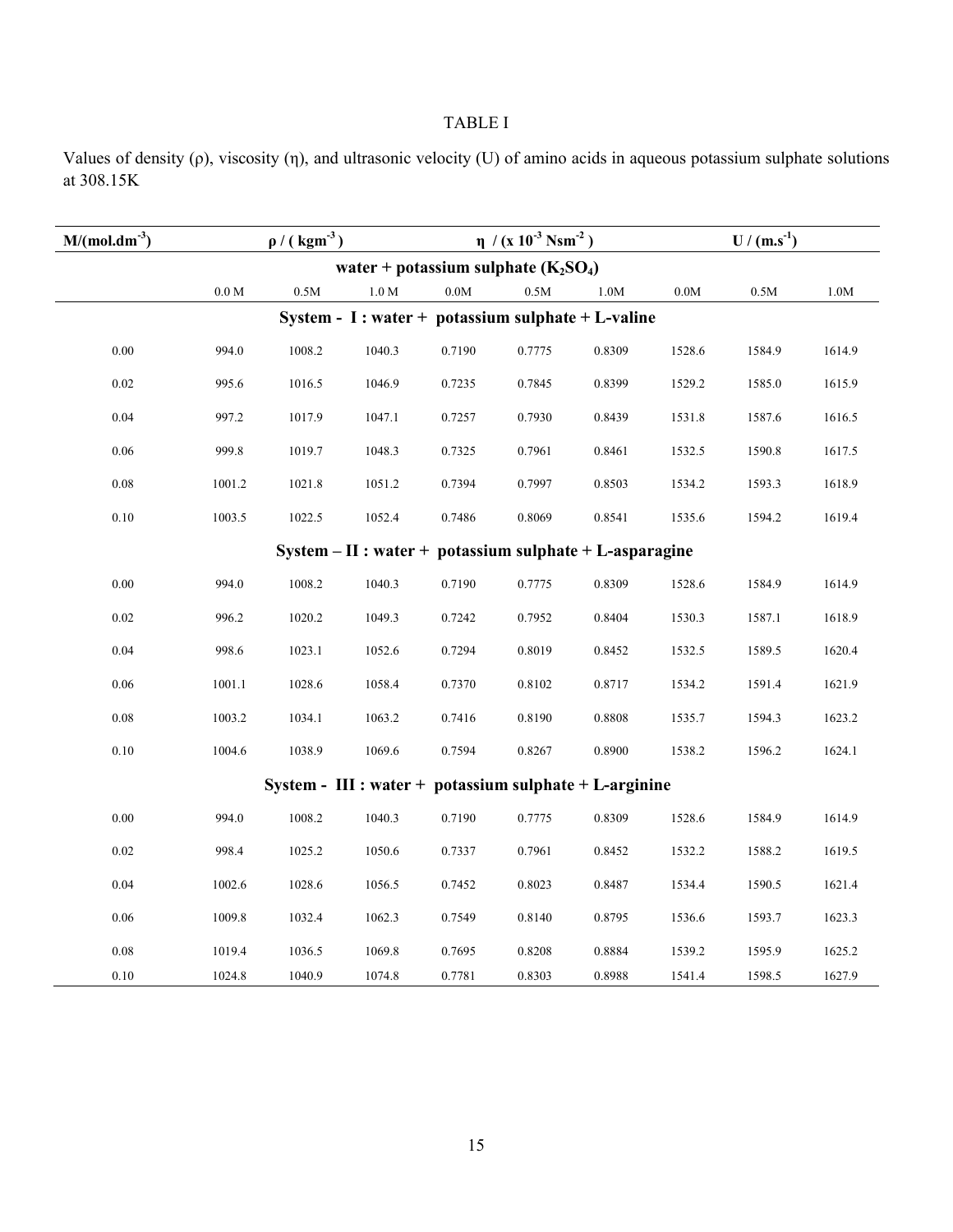# TABLE II

Values of adiabatic compressibility ( $\beta$ ), apparent molar compressibility ( $\varphi_K$ ), hydration number ( $\mathbf{n}_H$ ) and apparent molar volume  $(\varphi_V)$  of amino acids in aqueous potassium sulphate solutions at 308.15 K

| $M/(mol.dim^{-3})$                                       | $\beta$ / ( x 10 <sup>-10</sup> m <sup>2</sup> N <sup>-1</sup> ) |        |        | $\mathbf{n}_{\scriptscriptstyle\rm H}$ |                |       | $-\phi_{\mathbf{k}}/(x \ 10^{-7} \ \mathbf{m}^2 \ \mathbf{N}^{-1})$ |                                                         |        | $-\varphi_{\rm v}/(x~10^{-3}~{\rm m}^3~{\rm mol}^{-1})$ |        |        |
|----------------------------------------------------------|------------------------------------------------------------------|--------|--------|----------------------------------------|----------------|-------|---------------------------------------------------------------------|---------------------------------------------------------|--------|---------------------------------------------------------|--------|--------|
| water + potassium sulphate $(K_2SO_4)$                   |                                                                  |        |        |                                        |                |       |                                                                     |                                                         |        |                                                         |        |        |
|                                                          | 0.0M                                                             | 0.5M   | 1.0M   |                                        | $0.0M$ $-0.5M$ | 1.0M  | 0.0M                                                                | 0.5M                                                    | 1.0M   | $0.0M$                                                  | 0.5M   | $1.0M$ |
| System - I : water + potassium sulphate + L-valine       |                                                                  |        |        |                                        |                |       |                                                                     |                                                         |        |                                                         |        |        |
| 0.00                                                     | 4.3055                                                           | 3.9487 | 3.6860 |                                        |                |       |                                                                     |                                                         |        |                                                         |        |        |
| 0.02                                                     | 4.2952                                                           | 3.9159 | 3.6582 | 6.65                                   | 21.27          | 17.68 | 0.8615                                                              | 3.2654                                                  | 2.5593 | 80.68                                                   | 404.83 | 302.89 |
| 0.04                                                     | 4.2738                                                           | 3.8977 | 3.6548 | 10.23                                  | 16.54          | 9.92  | 1.1390                                                              | 2.2248                                                  | 1.3823 | 80.58                                                   | 236.18 | 155.95 |
| 0.06                                                     | 4.2588                                                           | 3.8752 | 3.6461 | 10.04                                  | 15.89          | 8.46  | 1.1971                                                              | 1.9757                                                  | 1.1374 | 97.15                                                   | 186.32 | 122.15 |
| 0.08                                                     | 4.2434                                                           | 3.8551 | 3.6297 | 10.02                                  | 15.18          | 8.95  | 1.1661                                                              | 1.8358                                                  | 1.1865 | 90.32                                                   | 164.91 | 124.48 |
| 0.10                                                     | 4.2260                                                           | 3.8481 | 3.6234 | 10.26                                  | 13.05          | 7.96  | 1.2065                                                              | 1.5661                                                  | 1.0547 | 95.12                                                   | 138.60 | 110.41 |
| $System - II: water + potassium sulphate + L-asparagine$ |                                                                  |        |        |                                        |                |       |                                                                     |                                                         |        |                                                         |        |        |
| 0.00                                                     | 4.3055                                                           | 3.9487 | 3.6860 |                                        |                |       |                                                                     |                                                         |        |                                                         |        |        |
| $0.02\,$                                                 | 4.2865                                                           | 3.8914 | 3.6363 | 12.26                                  | 37.16          | 31.60 | 1.4265                                                              | 5.2147                                                  | 4.0795 | 110.94                                                  | 583.19 | 412.11 |
| 0.04                                                     | 4.2639                                                           | 3.8687 | 3.6182 | 13.42                                  | 25.94          | 21.55 | 1.5381                                                              | 3.4589                                                  | 2.7845 | 115.71                                                  | 360.98 | 280.67 |
| 0.06                                                     | 4.2438                                                           | 3.8388 | 3.5917 | 13.27                                  | 23.75          | 19.99 | 1.5401                                                              | 3.1632                                                  | 2.6405 | 118.77                                                  | 327.71 | 273.84 |
| $0.08\,$                                                 | 4.2267                                                           | 3.8045 | 3.5698 | 12.71                                  | 23.38          | 18.47 | 1.4831                                                              | 3.0705                                                  | 2.4668 | 115.18                                                  | 310.38 | 258.66 |
| $0.10\,$                                                 | 4.2071                                                           | 3.7779 | 3.5445 | 12.70                                  | 22.15          | 17.99 | 1.4431                                                              | 2.9104                                                  | 2.4532 | 106.00                                                  | 292.96 | 263.18 |
|                                                          |                                                                  |        |        |                                        |                |       |                                                                     | System - $III: water + potassium sulphate + L-arginine$ |        |                                                         |        |        |
| 0.00                                                     | 4.3055                                                           | 3.9487 | 3.6860 |                                        |                |       |                                                                     |                                                         |        |                                                         |        |        |
| $0.02\,$                                                 | 4.2664                                                           | 3.8671 | 3.6291 | 25.23                                  | 52.94          | 36.19 | 2.9079                                                              | 7.4092                                                  | 4.6698 | 221.51                                                  | 822.19 | 471.04 |
| $0.04\,$                                                 | 4.2364                                                           | 3.8431 | 3.6004 | 22.29                                  | 34.24          | 27.21 | 2.6588                                                              | 4.6375                                                  | 3.5750 | 215.56                                                  | 491.62 | 368.33 |
| 0.06                                                     | 4.1941                                                           | 3.8136 | 3.5724 | 23.96                                  | 29.21          | 24.08 | 2.9973                                                              | 3.8245                                                  | 3.1925 | 262.18                                                  | 387.33 | 331.63 |
| 0.08                                                     | 4.1406                                                           | 3.7881 | 3.5390 | 26.60                                  | 26.04          | 23.37 | 3.4365                                                              | 3.3930                                                  | 3.1441 | 313.17                                                  | 338.35 | 331.18 |
| $0.10\,$                                                 | 4.1071                                                           | 3.7598 | 3.5109 | 25.60                                  | 24.50          | 22.27 | 3.3181                                                              | 3.1697                                                  | 2.9734 | 302.19                                                  | 311.60 | 308.39 |